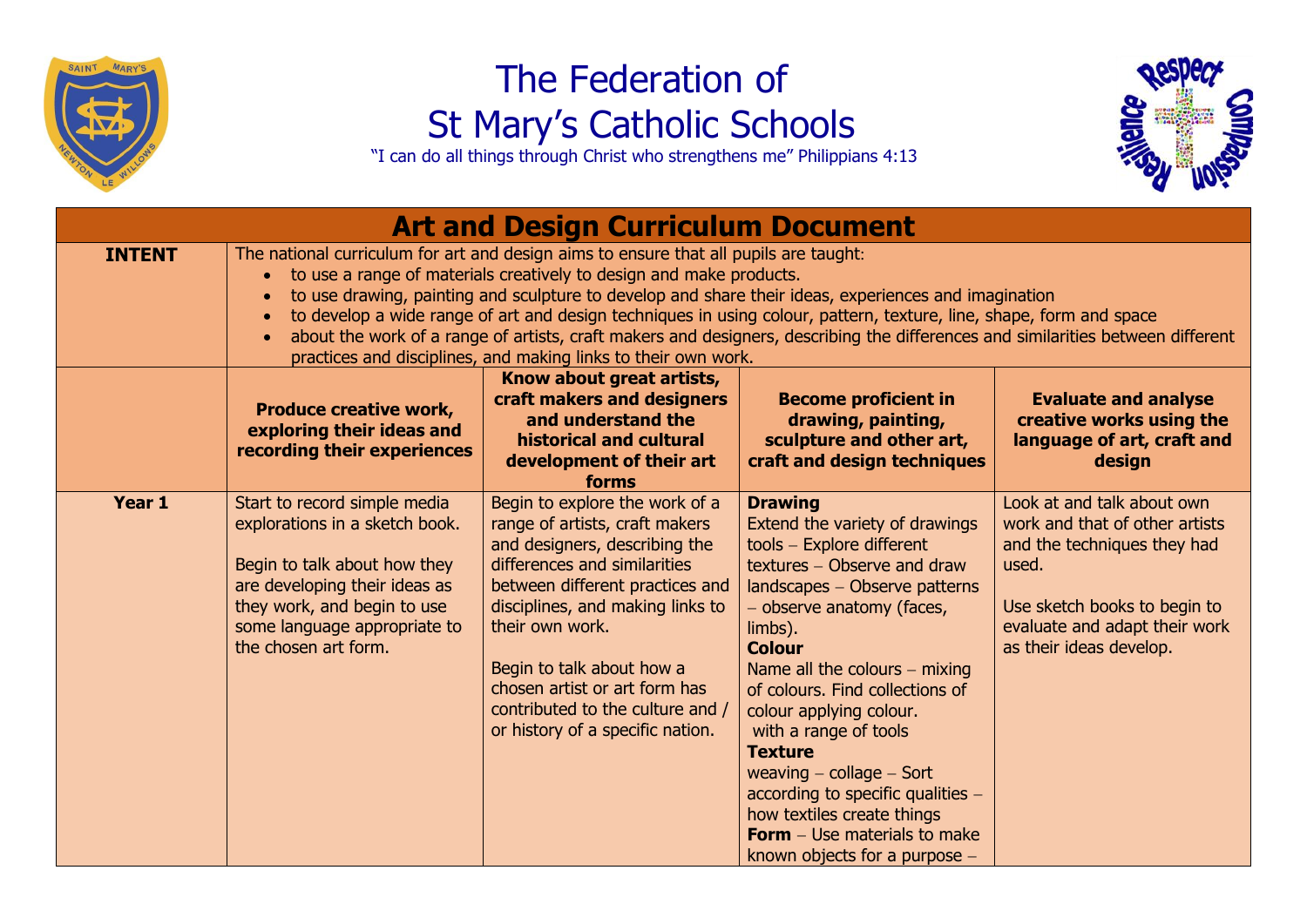|               |                                                                                                                                                                                                                                                                                                                                                                                                                                                                                                                                                                 |                                                                                                                                                                                                                                                                                                                                                                                                                                                                                                            | Carve – Pinch and roll coils and<br>slabs using a modelling media.<br>- Make simple joins.<br><b>Printing</b><br>Create patterns - Develop<br>impressed images - Relief<br>printing<br><b>Pattern</b><br>Awareness and discussion of<br>patterns - repeating patterns -<br>symmetry                                                                                                                                                                                                                                                                                                                                                                                                                                                       |                                                                                                                                                                                                                                                                                                                                               |
|---------------|-----------------------------------------------------------------------------------------------------------------------------------------------------------------------------------------------------------------------------------------------------------------------------------------------------------------------------------------------------------------------------------------------------------------------------------------------------------------------------------------------------------------------------------------------------------------|------------------------------------------------------------------------------------------------------------------------------------------------------------------------------------------------------------------------------------------------------------------------------------------------------------------------------------------------------------------------------------------------------------------------------------------------------------------------------------------------------------|-------------------------------------------------------------------------------------------------------------------------------------------------------------------------------------------------------------------------------------------------------------------------------------------------------------------------------------------------------------------------------------------------------------------------------------------------------------------------------------------------------------------------------------------------------------------------------------------------------------------------------------------------------------------------------------------------------------------------------------------|-----------------------------------------------------------------------------------------------------------------------------------------------------------------------------------------------------------------------------------------------------------------------------------------------------------------------------------------------|
| <b>Year 2</b> | Begin to investigate a range of<br>starting points for their work,<br>and begin to develop their<br>ideas further.<br>Use a sketchbook to plan and<br>develop simple ideas and<br>continue to store information<br>on colour mixing, the colour<br>wheel and colour spectrums.<br>Review and revisit their ideas<br>as their work develops.<br>Begin to change and adapt<br>ideas. Begin taking risks when<br>choosing tools, materials and<br>media.<br>Begin to use language<br>appropriate to the chosen art<br>form, to help them to explain<br>their ideas | Explore the work of a range of<br>artists, craft makers and<br>designers, describing the<br>differences and similarities<br>between different practices and<br>disciplines, and making links to<br>their own work.<br>Begin to analyse and talk about<br>the styles of a range of artists,<br>craft makers or designers and<br>use this to inform their own<br>work.<br>Talk in detail about how a<br>chosen artist or art form has<br>contributed to the culture and<br>/or history of a specific nation. | <b>Drawing</b><br>Experiment with tools and<br>surfaces $-$ draw a way of<br>recording experiences and<br>feelings - discuss use of<br>shadows, use of light and dark<br>- Sketch to make quick records<br><b>Colour</b><br>Begin to describe colours by<br>objects - Make as many tones<br>of one colour as possible (using<br>white) $-$ Darken colours<br>without using black $-$ using<br>colour on a large scale<br><b>Texture</b><br>overlapping and overlaying to<br>create effects - Use large eyed<br>needles - running stitches -<br>Simple appliqué work - Start to<br>explore other simple stitches -<br>collage<br><b>Print</b><br>Print with a growing range of<br>objects - Identify the different<br>forms printing takes | Discuss own work and others<br>work, expressing thoughts and<br>feelings using some language<br>specific to a range of<br>techniques to identify effective<br>and ineffective features and<br>use this to inform and evaluate<br>their own work. Use sketch<br>book to adapt and critically<br>evaluate their work as their<br>ideas develop. |